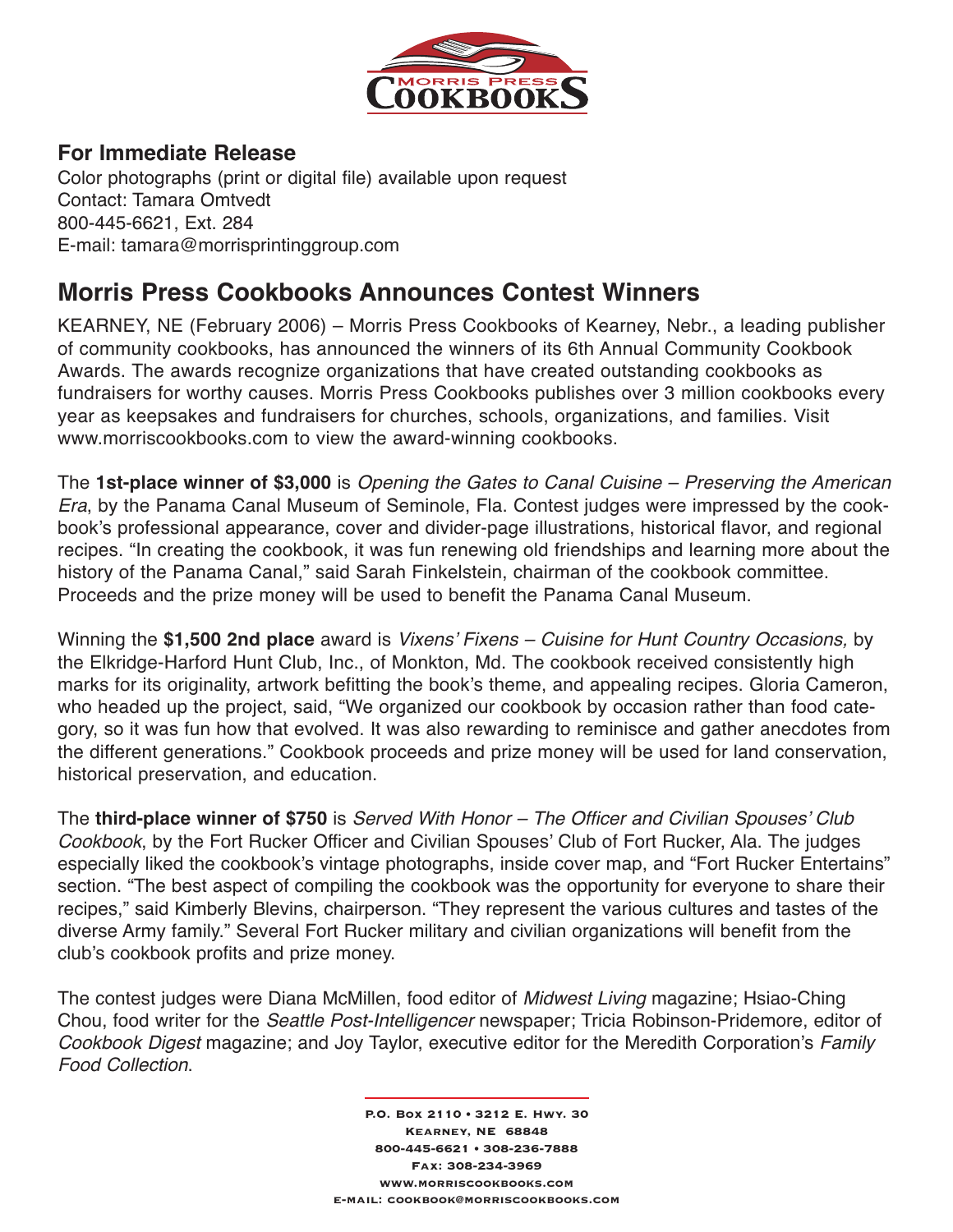Sample recipes from the winners follow:

### **1st Place Winner** *Opening the Gates to Canal Cuisine – Preserving the American Era*

#### **Johnny Mazzetti**

| 2 c. stuffed olives, sliced       |
|-----------------------------------|
| 2 (4-oz.) jars pimientos, chopped |
| 3 c. mushrooms with liquid        |
| 1 bunch parsley, chopped          |
| 1 T. pepper                       |
| 3 bay leaves                      |
| salt, to taste                    |
| 1 1/2 lbs. wide egg noodles       |
| 6 eggs, hard-boiled & chopped     |
| 5 c. American cheese, grated      |
|                                   |

In a large skillet, fry beef and pork in the oil. When it starts to brown, add garlic, onions, and sweet peppers. Fry a few minutes before adding celery, tomatoes, tomato paste, tomato soup, stuffed olives, pimientos, mushrooms, parsley, pepper, bay leaves, and salt; simmer. Cook noodles according to package directions; drain. Grease a large baking pan. Layer noodles, meat mixture, and eggs. Top with a layer of cheese. Bake in slow oven at 275° for 2 hours.

**Recipe note**: This dish is a gastronomic highlight of the construction day era – so popular it is considered by some to be a Panama Canal Zone invention. It's an old family recipe of Mrs. Preston, who came from Baltimore to the Panama Canal Zone in the American Era.

# **2nd Place Winner** *Vixens' Fixens – Cuisine for Hunt Country Occasions*

### **Covert Crab Dip**

2 (8-oz.) pkgs. cream cheese salt, to taste 1/2 pt. sour cream 1/4 c. sherry juice of 1/2 lemon paprika, to taste 1 tsp. Old Bay seasoning

3 T. light mayonnaise 1 lb. backfin crabmeat or 1/2 lb. crabmeat and 2 tsp. dry mustard 1/2 can chopped artichoke hearts 3 tsp. sugar 1 c. grated white cheddar cheese

Heat cream cheese to soften. In a medium bowl, mix cream cheese, sour cream, mayonnaise, dry mustard, sugar, lemon juice, seasoning, salt, and sherry. Fold in crab meat and artichoke hearts, if using. Transfer to a baking pan; top with cheddar cheese and sprinkle with paprika. Bake at 300° for 1 hour.

**Recipe Note**: A covert is a patch of woods or brush where a fox might be found. This recipe is quadrupled to serve at Hunt parties and everyone hunts for it!